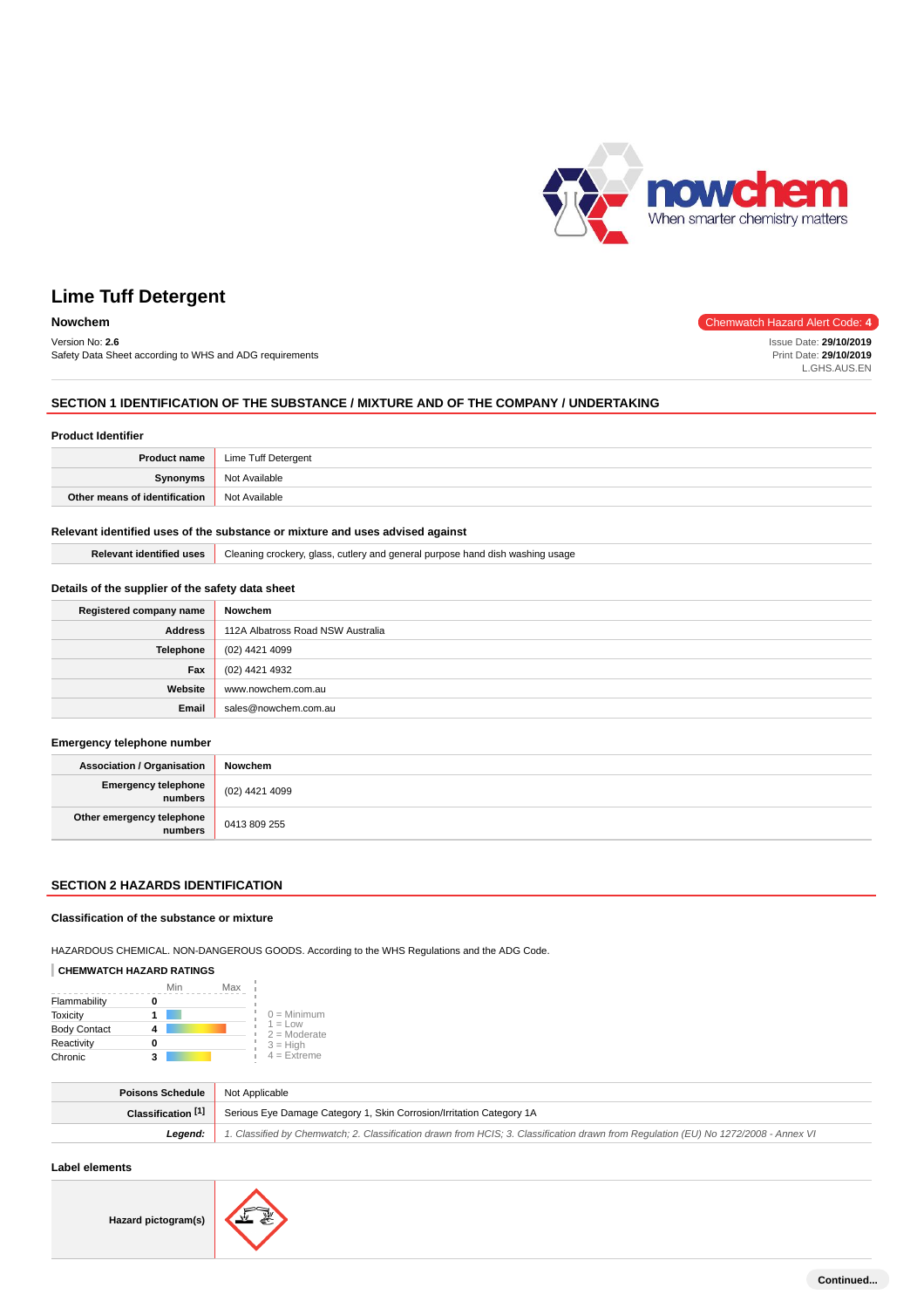**P280** Wear protective gloves/protective clothing/eye protection/face protection.

| <b>SIGNAL WORD</b>                           | <b>DANGER</b>                                                         |  |
|----------------------------------------------|-----------------------------------------------------------------------|--|
| Hazard statement(s)                          |                                                                       |  |
| H314                                         | Causes severe skin burns and eye damage.                              |  |
| <b>Precautionary statement(s) General</b>    |                                                                       |  |
| P <sub>101</sub>                             | If medical advice is needed, have product container or label at hand. |  |
| P102                                         | Keep out of reach of children.                                        |  |
| P103                                         | Read label before use.                                                |  |
| <b>Precautionary statement(s) Prevention</b> |                                                                       |  |
| P260                                         | Do not breathe mist/vapours/ spray.                                   |  |

# **Precautionary statement(s) Response**

| P301+P330+P331 | IF SWALLOWED: Rinse mouth. Do NOT induce vomiting.                                                                               |  |
|----------------|----------------------------------------------------------------------------------------------------------------------------------|--|
| P303+P361+P353 | IF ON SKIN (or hair): Remove/Take off immediately all contaminated clothing. Rinse skin with water/shower.                       |  |
| P305+P351+P338 | IF IN EYES: Rinse cautiously with water for several minutes. Remove contact lenses, if present and easy to do. Continue rinsing. |  |
| P310           | Immediately call a POISON CENTER or doctor/physician.                                                                            |  |
| P321           | Specific treatment (see advice on this label).                                                                                   |  |
| P363           | Wash contaminated clothing before reuse.                                                                                         |  |
| P304+P340      | IF INHALED: Remove victim to fresh air and keep at rest in a position comfortable for breathing.                                 |  |

# **Precautionary statement(s) Storage**

**P405** Store locked up.

# **Precautionary statement(s) Disposal**

**P501** Dispose of contents/container to authorised hazardous or special waste collection point in accordance with any local regulation.

# **SECTION 3 COMPOSITION / INFORMATION ON INGREDIENTS**

#### **Substances**

See section below for composition of Mixtures

### **Mixtures**

| <b>CAS No</b> | %[weight] | Name                                            |
|---------------|-----------|-------------------------------------------------|
| 8046-53-5     | < 10      | (linear)alkylbenzenesulfonic acid, sodium salts |
| 8051-30-7     | < 10      | diethanolamine cocoate                          |
| 9004-82-4     | < 10      | sodium lauryl ether sulfate                     |
| 64-17-5       | < 10      | ethanol                                         |
| 1310-73-2     | $<$ 1     | sodium hvdroxide                                |
| 2634-33-5     | < 0.1     | 1,2-benzisothiazoline-3-one                     |

# **SECTION 4 FIRST AID MEASURES**

# **Description of first aid measures**

| <b>Eye Contact</b>  | If this product comes in contact with the eyes:<br>Immediately hold eyelids apart and flush the eye continuously with running water.<br>Ensure complete irrigation of the eye by keeping eyelids apart and away from eye and moving the eyelids by occasionally lifting the upper<br>and lower lids.<br>▶ Continue flushing until advised to stop by the Poisons Information Centre or a doctor, or for at least 15 minutes.<br>Transport to hospital or doctor without delay.<br>▶ Removal of contact lenses after an eye injury should only be undertaken by skilled personnel. |
|---------------------|-----------------------------------------------------------------------------------------------------------------------------------------------------------------------------------------------------------------------------------------------------------------------------------------------------------------------------------------------------------------------------------------------------------------------------------------------------------------------------------------------------------------------------------------------------------------------------------|
| <b>Skin Contact</b> | If skin irritation occurs:<br>Inmediately remove all contaminated clothing, including footwear.<br>Flush skin and hair with running water.<br>▶ Seek medical attention in event of irritation.                                                                                                                                                                                                                                                                                                                                                                                    |
| Inhalation          | If fumes or combustion products are inhaled remove from contaminated area.<br>Lay patient down. Keep warm and rested.<br>▶ Prostheses such as false teeth, which may block airway, should be removed, where possible, prior to initiating first aid procedures.<br>▶ Apply artificial respiration if not breathing, preferably with a demand valve resuscitator, bag-valve mask device, or pocket mask as trained.<br>Perform CPR if necessary.<br>Transport to hospital, or doctor.                                                                                              |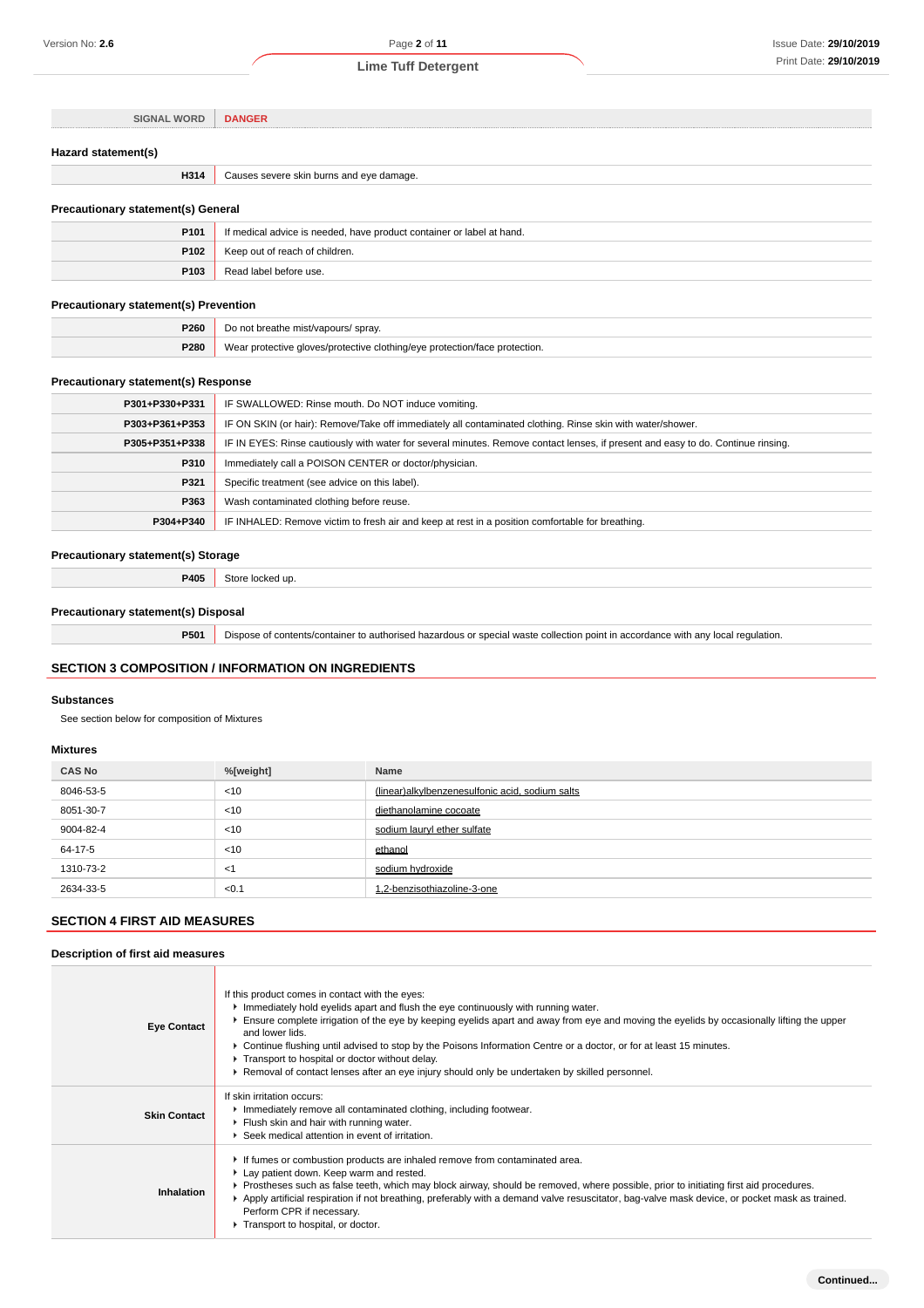| Ingestion | For advice, contact a Poisons Information Centre or a doctor at once.<br>• Urgent hospital treatment is likely to be needed.<br>If swallowed do <b>NOT</b> induce vomiting.<br>If vomiting occurs, lean patient forward or place on left side (head-down position, if possible) to maintain open airway and prevent aspiration.<br>• Observe the patient carefully.<br>▶ Never give liquid to a person showing signs of being sleepy or with reduced awareness; i.e. becoming unconscious.<br>► Give water to rinse out mouth, then provide liquid slowly and as much as casualty can comfortably drink.<br>Transport to hospital or doctor without delay. |
|-----------|------------------------------------------------------------------------------------------------------------------------------------------------------------------------------------------------------------------------------------------------------------------------------------------------------------------------------------------------------------------------------------------------------------------------------------------------------------------------------------------------------------------------------------------------------------------------------------------------------------------------------------------------------------|
|-----------|------------------------------------------------------------------------------------------------------------------------------------------------------------------------------------------------------------------------------------------------------------------------------------------------------------------------------------------------------------------------------------------------------------------------------------------------------------------------------------------------------------------------------------------------------------------------------------------------------------------------------------------------------------|

# **Indication of any immediate medical attention and special treatment needed**

Treat symptomatically.

# **SECTION 5 FIREFIGHTING MEASURES**

#### **Extinguishing media**

- Water spray or fog.
- Foam.
- Dry chemical powder.
- $\blacktriangleright$  BCF (where regulations permit).
- ▶ Carbon dioxide.

#### **Special hazards arising from the substrate or mixture**

| <b>Fire Incompatibility</b>    | ► Avoid contamination with oxidising agents i.e. nitrates, oxidising acids, chlorine bleaches, pool chlorine etc. as ignition may result                                                                                                                                                                                                                                                                                                                                                             |  |  |
|--------------------------------|------------------------------------------------------------------------------------------------------------------------------------------------------------------------------------------------------------------------------------------------------------------------------------------------------------------------------------------------------------------------------------------------------------------------------------------------------------------------------------------------------|--|--|
| <b>Advice for firefighters</b> |                                                                                                                                                                                                                                                                                                                                                                                                                                                                                                      |  |  |
| <b>Fire Fighting</b>           | Alert Fire Brigade and tell them location and nature of hazard.<br>▶ Wear full body protective clothing with breathing apparatus.<br>▶ Prevent, by any means available, spillage from entering drains or water course.<br>► Use water delivered as a fine spray to control fire and cool adjacent area.<br>▶ DO NOT approach containers suspected to be hot.<br>• Cool fire exposed containers with water spray from a protected location.<br>If safe to do so, remove containers from path of fire. |  |  |
| <b>Fire/Explosion Hazard</b>   | • Non - Combustible.<br>Slight fire hazard when exposed to heat or flame.<br>► Heating may cause expansion or decomposition leading to violent rupture of containers.<br>• May emit toxic fumes of carbon monoxide (CO).<br>• May emit acrid smoke.                                                                                                                                                                                                                                                  |  |  |
| <b>HAZCHEM</b>                 | Not Applicable                                                                                                                                                                                                                                                                                                                                                                                                                                                                                       |  |  |

# **SECTION 6 ACCIDENTAL RELEASE MEASURES**

# **Personal precautions, protective equipment and emergency procedures**

See section 8

# **Environmental precautions**

See section 12

# **Methods and material for containment and cleaning up**

| <b>Minor Spills</b> | Clean up all spills immediately.<br>Avoid contact with eyes.<br>► Contain and absorb spill with sand, earth, inert material or vermiculite.<br>$\triangleright$ Wipe up.<br>Place in a suitable, labelled container for waste disposal.                                                                                                                                                                                                                                                                                                                                                                      |
|---------------------|--------------------------------------------------------------------------------------------------------------------------------------------------------------------------------------------------------------------------------------------------------------------------------------------------------------------------------------------------------------------------------------------------------------------------------------------------------------------------------------------------------------------------------------------------------------------------------------------------------------|
| <b>Major Spills</b> | Moderate hazard.<br>▶ Prevent, by any means available, spillage from entering drains or water course.<br>▶ No smoking, naked lights or ignition sources.<br>Increase ventilation.<br>▶ Stop leak if safe to do so.<br>Contain spill with sand, earth or vermiculite.<br>• Collect recoverable product into labelled containers for recycling.<br>Absorb remaining product with sand, earth or vermiculite.<br>• Collect solid residues and seal in labelled drums for disposal.<br>▶ Wash area and prevent runoff into drains.<br>If contamination of drains or waterways occurs, advise emergency services. |

Personal Protective Equipment advice is contained in Section 8 of the SDS.

# **SECTION 7 HANDLING AND STORAGE**

| Precautions for safe handling |                                                                                                                                                                                                                       |  |  |  |
|-------------------------------|-----------------------------------------------------------------------------------------------------------------------------------------------------------------------------------------------------------------------|--|--|--|
| Safe handling                 | ► DO NOT allow clothing wet with material to stay in contact with skin.<br>▶ Wear protective clothing when risk of exposure occurs.<br>▶ Use in a well-ventilated area.<br>Avoid contact with incompatible materials. |  |  |  |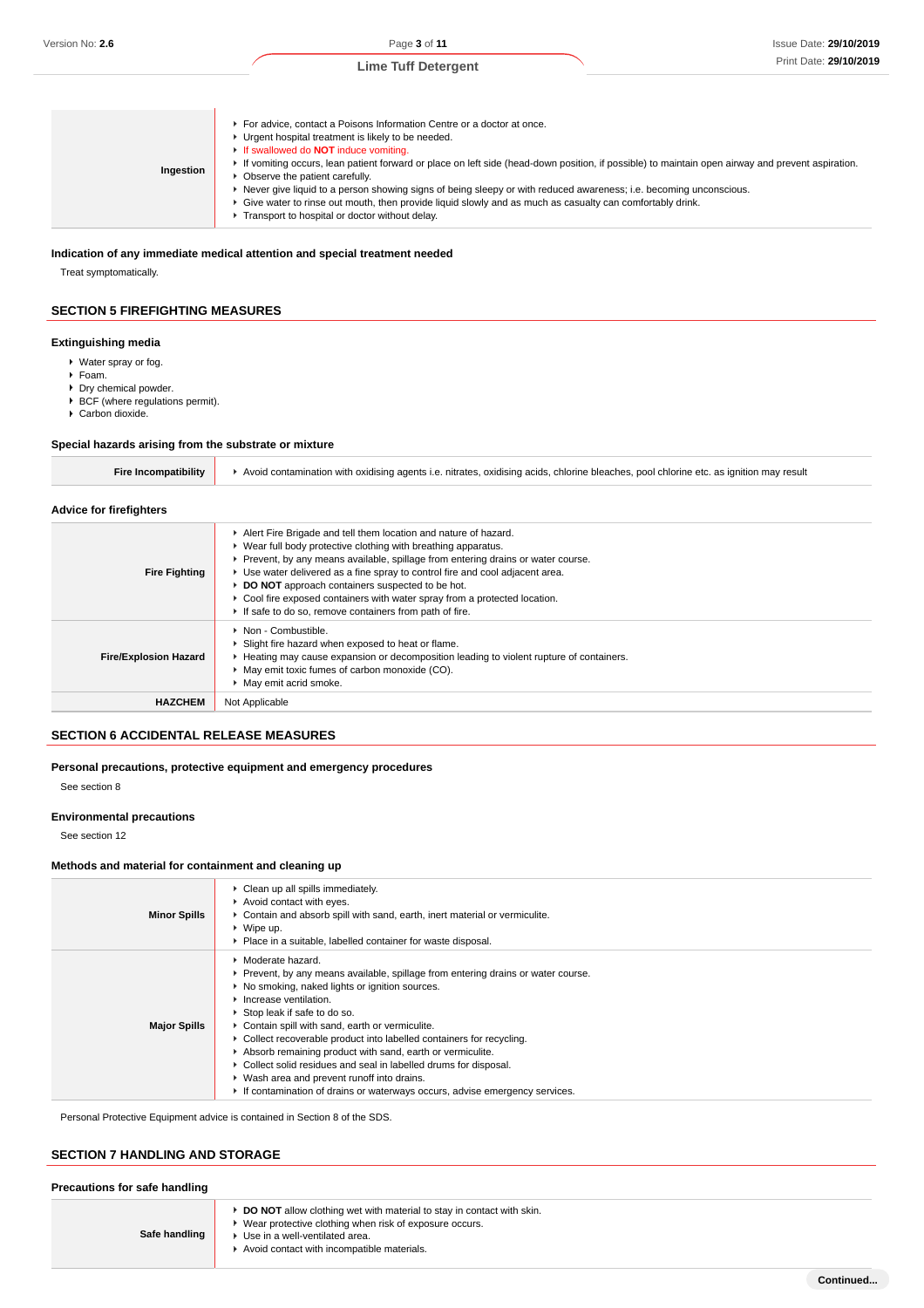|                   | ▶ When handling, DO NOT eat, drink or smoke.<br>Keep containers securely sealed when not in use.<br>Avoid physical damage to containers.<br>Use good occupational work practice.<br>► Observe manufacturer's storage and handling recommendations contained within this SDS.<br>Atmosphere should be regularly checked against established exposure standards to ensure safe working conditions. |
|-------------------|--------------------------------------------------------------------------------------------------------------------------------------------------------------------------------------------------------------------------------------------------------------------------------------------------------------------------------------------------------------------------------------------------|
| Other information | Store in original containers.<br>Keep containers securely sealed.<br>Store in a cool, dry, well-ventilated area.<br>Protect containers against physical damage and check regularly for leaks.<br>► Observe manufacturer's storage and handling recommendations contained within this SDS.                                                                                                        |

### **Conditions for safe storage, including any incompatibilities**

| Suitable container      | Packaging as recommended by manufacturer (HDPE).<br>• Check all containers are clearly labelled and free from leaks. |  |
|-------------------------|----------------------------------------------------------------------------------------------------------------------|--|
| Storage incompatibility | Avoid reaction with oxidising agents                                                                                 |  |

# **SECTION 8 EXPOSURE CONTROLS / PERSONAL PROTECTION**

#### **Control parameters**

### **OCCUPATIONAL EXPOSURE LIMITS (OEL)**

#### **INGREDIENT DATA**

| Source                       | <b>Ingredient</b> | <b>Material name</b> | <b>TWA</b>            | <b>STEL</b>   | Peak             | <b>Notes</b>  |
|------------------------------|-------------------|----------------------|-----------------------|---------------|------------------|---------------|
| Australia Exposure Standards | ethanol           | Ethyl alcohol        | 1000 ppm / 1880 mg/m3 | Not Available | Not Available    | Not Available |
| Australia Exposure Standards | sodium hydroxide  | Sodium hydroxide     | Not Available         | Not Available | $2 \text{ mg/m}$ | Not Available |

| <b>EMERGENCY LIMITS</b>                            |                          |               |                     |               |               |  |
|----------------------------------------------------|--------------------------|---------------|---------------------|---------------|---------------|--|
| Ingredient                                         | <b>Material name</b>     | TEEL-1        |                     | TEEL-2        | TEEL-3        |  |
| ethanol                                            | Ethyl alcohol; (Ethanol) | Not Available |                     | Not Available | 15000 ppm     |  |
| sodium hydroxide                                   | Sodium hydroxide         | Not Available |                     | Not Available | Not Available |  |
|                                                    |                          |               |                     |               |               |  |
| Ingredient                                         | <b>Original IDLH</b>     |               | <b>Revised IDLH</b> |               |               |  |
| (linear)alkylbenzenesulfonic<br>acid, sodium salts | Not Available            |               | Not Available       |               |               |  |
| diethanolamine cocoate                             | Not Available            |               |                     | Not Available |               |  |
| sodium lauryl ether sulfate                        | Not Available            |               | Not Available       |               |               |  |
| ethanol                                            | 3,300 ppm                |               | Not Available       |               |               |  |
| sodium hydroxide                                   | $10 \text{ mg/m}$        |               | Not Available       |               |               |  |
| .2-benzisothiazoline-3-one                         | Not Available            |               | Not Available       |               |               |  |

**OCCUPATIONAL EXPOSURE BANDING Ingredient Occupational Exposure Band Rating Occupational Exposure Band Limit** (linear)alkylbenzenesulfonic

| Notes:                                                 | Occupational exposure banding is a process of assigning chemicals into specific categories or bands based on a chemical's potency and the<br>adverse health outcomes associated with exposure. The output of this process is an occupational exposure band (OEB), which corresponds to a |                               |  |
|--------------------------------------------------------|------------------------------------------------------------------------------------------------------------------------------------------------------------------------------------------------------------------------------------------------------------------------------------------|-------------------------------|--|
| 1.2-benzisothiazoline-3-one                            |                                                                                                                                                                                                                                                                                          | ≤ 0.01 mg/m <sup>3</sup>      |  |
| sodium lauryl ether sulfate                            |                                                                                                                                                                                                                                                                                          | $\leq$ 0.01 mg/m <sup>3</sup> |  |
| diethanolamine cocoate                                 |                                                                                                                                                                                                                                                                                          | $\leq 0.1$ ppm                |  |
| (illieal) alkylberizeriesullonic<br>acid, sodium salts |                                                                                                                                                                                                                                                                                          | ≤ 0.01 mg/m <sup>3</sup>      |  |

#### **MATERIAL DATA**

For ethanol:

Odour Threshold Value: 49-716 ppm (detection), 101 ppm (recognition)

Eye and respiratory tract irritation do not appear to occur at exposure levels of less than 5000 ppm and the TLV-TWA is thought to provide an adequate margin of safety against such effects. Experiments in man show that inhalation of 1000 ppm caused slight symptoms of poisoning and 5000 ppm caused strong stupor and morbid sleepiness. Subjects exposed to 5000 ppm to 10000 ppm experienced smarting of the eyes and nose and coughing. Symptoms disappeared within minutes. Inhalation also causes local irritating effects to the eyes and upper respiratory tract, headaches, sensation of heat intraocular tension, stupor, fatigue and a need to sleep. At 15000 ppm there was continuous lachrymation and coughing.

1,2-Benzisothiazoline-3-one (BIT) produces sensitising effects and causes skin irritation at concentrations of 0.05%. Solutions containing the substance should contain levels considerably lower than 0.05%.

CEL TWA: 0.1 mg/m3; STEL 0.3 mg/m3 total isothiazolinones (Rohm and Haas)

(CEL = Chemwatch Exposure Limit)

for sodium hydroxide:

The TLV-C is recommended based on concentrations that produce noticeable but not excessive, ocular and upper respiratory tract irritation.

range of exposure concentrations that are expected to protect worker health.

**Exposure controls**

**Appropriate engineering controls** Engineering controls are used to remove a hazard or place a barrier between the worker and the hazard. Well-designed engineering controls can be highly effective in protecting workers and will typically be independent of worker interactions to provide this high level of protection. The basic types of engineering controls are: Process controls which involve changing the way a job activity or process is done to reduce the risk.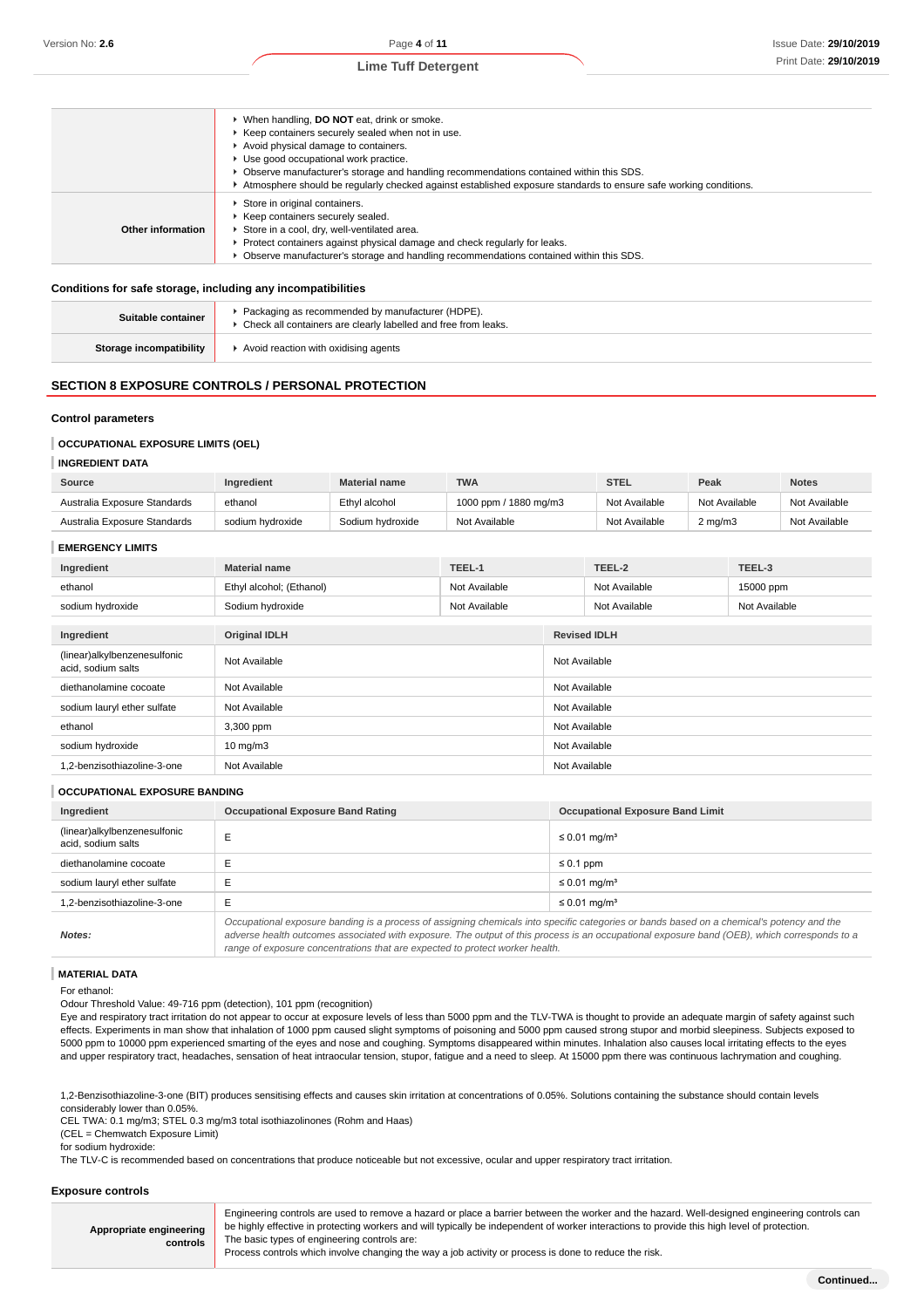|                            | Enclosure and/or isolation of emission source which keeps a selected hazard 'physically' away from the worker and ventilation that strategically<br>'adds' and 'removes' air in the work environment. Ventilation can remove or dilute an air contaminant if designed properly. The design of a<br>ventilation system must match the particular process and chemical or contaminant in use.<br>Employers may need to use multiple types of controls to prevent employee overexposure.<br>General exhaust is adequate under normal operating conditions. If risk of overexposure exists, wear SAA approved respirator. Correct fit is<br>essential to obtain adequate protection. Provide adequate ventilation in warehouse or closed storage areas.                                                                                                                                                                                                                                                                                                                                                                                                                                        |
|----------------------------|--------------------------------------------------------------------------------------------------------------------------------------------------------------------------------------------------------------------------------------------------------------------------------------------------------------------------------------------------------------------------------------------------------------------------------------------------------------------------------------------------------------------------------------------------------------------------------------------------------------------------------------------------------------------------------------------------------------------------------------------------------------------------------------------------------------------------------------------------------------------------------------------------------------------------------------------------------------------------------------------------------------------------------------------------------------------------------------------------------------------------------------------------------------------------------------------|
| <b>Personal protection</b> |                                                                                                                                                                                                                                                                                                                                                                                                                                                                                                                                                                                                                                                                                                                                                                                                                                                                                                                                                                                                                                                                                                                                                                                            |
| Eye and face protection    | Safety glasses with side shields when appropriate.<br>Contact lenses may pose a special hazard; soft contact lenses may absorb and concentrate irritants. A written policy document, describing the<br>wearing of lenses or restrictions on use, should be created for each workplace or task. This should include a review of lens absorption and<br>adsorption for the class of chemicals in use and an account of injury experience. Medical and first-aid personnel should be trained in their<br>removal and suitable equipment should be readily available. In the event of chemical exposure, begin eye irrigation immediately and remove<br>contact lens as soon as practicable. Lens should be removed at the first signs of eye redness or irritation - lens should be removed in a clean<br>environment only after workers have washed hands thoroughly. [CDC NIOSH Current Intelligence Bulletin 59], [AS/NZS 1336 or national<br>equivalent]                                                                                                                                                                                                                                  |
| <b>Skin protection</b>     | See Hand protection below                                                                                                                                                                                                                                                                                                                                                                                                                                                                                                                                                                                                                                                                                                                                                                                                                                                                                                                                                                                                                                                                                                                                                                  |
| Hands/feet protection      | Wear chemical protective gloves, e.g. PVC.<br>NOTE: The material may produce skin sensitisation in predisposed individuals. Care must be taken, when removing gloves and other protective<br>equipment, to avoid all possible skin contact.<br>Select gloves tested to a relevant standard (e.g. Europe EN 374, US F739, AS/NZS 2161.1 or national equivalent).<br>When prolonged or frequently repeated contact may occur, a glove with a protection class of 5 or higher (breakthrough time greater than 240<br>minutes according to EN 374, AS/NZS 2161.10.1 or national equivalent) is recommended.<br>When only brief contact is expected, a glove with a protection class of 3 or higher (breakthrough time greater than 60 minutes according to EN<br>374, AS/NZS 2161.10.1 or national equivalent) is recommended.<br>Some glove polymer types are less affected by movement and this should be taken into account when considering gloves for long-term use.<br>Contaminated gloves should be replaced.<br>Gloves must only be worn on clean hands. After using gloves, hands should be washed and dried thoroughly. Application of a non-perfumed<br>moisturiser is recommended. |
| <b>Body protection</b>     | See Other protection below                                                                                                                                                                                                                                                                                                                                                                                                                                                                                                                                                                                                                                                                                                                                                                                                                                                                                                                                                                                                                                                                                                                                                                 |
| Other protection           | ▶ Barrier cream.<br>Skin cleansing cream.<br>▶ Eye wash unit.                                                                                                                                                                                                                                                                                                                                                                                                                                                                                                                                                                                                                                                                                                                                                                                                                                                                                                                                                                                                                                                                                                                              |

# **SECTION 9 PHYSICAL AND CHEMICAL PROPERTIES**

٦

# **Information on basic physical and chemical properties**

| Appearance                                      | Clear Green Liquid |                                            |               |
|-------------------------------------------------|--------------------|--------------------------------------------|---------------|
|                                                 |                    |                                            |               |
| <b>Physical state</b>                           | Liquid             | Relative density (Water = 1)               | $1.00 - 1.05$ |
| Odour                                           | Lime               | Partition coefficient n-octanol<br>/ water | Not Available |
| <b>Odour threshold</b>                          | Not Available      | Auto-ignition temperature (°C)             | Not Available |
| pH (as supplied)                                | $7 - 8$            | <b>Decomposition temperature</b>           | Not Available |
| Melting point / freezing point<br>(°C)          | Not Available      | <b>Viscosity (cSt)</b>                     | Not Available |
| Initial boiling point and boiling<br>range (°C) | Not Available      | Molecular weight (g/mol)                   | Not Available |
| Flash point (°C)                                | Not Available      | Taste                                      | Not Available |
| <b>Evaporation rate</b>                         | Not Available      | <b>Explosive properties</b>                | Not Available |
| Flammability                                    | Non Flammable      | <b>Oxidising properties</b>                | Not Available |
| Upper Explosive Limit (%)                       | Not Available      | Surface Tension (dyn/cm or<br>mN/m         | Not Available |
| Lower Explosive Limit (%)                       | Not Available      | <b>Volatile Component (%vol)</b>           | Not Available |
| Vapour pressure (kPa)                           | Not Available      | Gas group                                  | Not Available |
| Solubility in water                             | Miscible           | pH as a solution (1%)                      | Not Available |
| Vapour density (Air = 1)                        | Not Available      | VOC g/L                                    | Not Available |

# **SECTION 10 STABILITY AND REACTIVITY**

| Reactivity                            | See section 7                                                                                                                        |
|---------------------------------------|--------------------------------------------------------------------------------------------------------------------------------------|
| <b>Chemical stability</b>             | • Unstable in the presence of incompatible materials.<br>▶ Product is considered stable.<br>Hazardous polymerisation will not occur. |
| Possibility of hazardous<br>reactions | See section 7                                                                                                                        |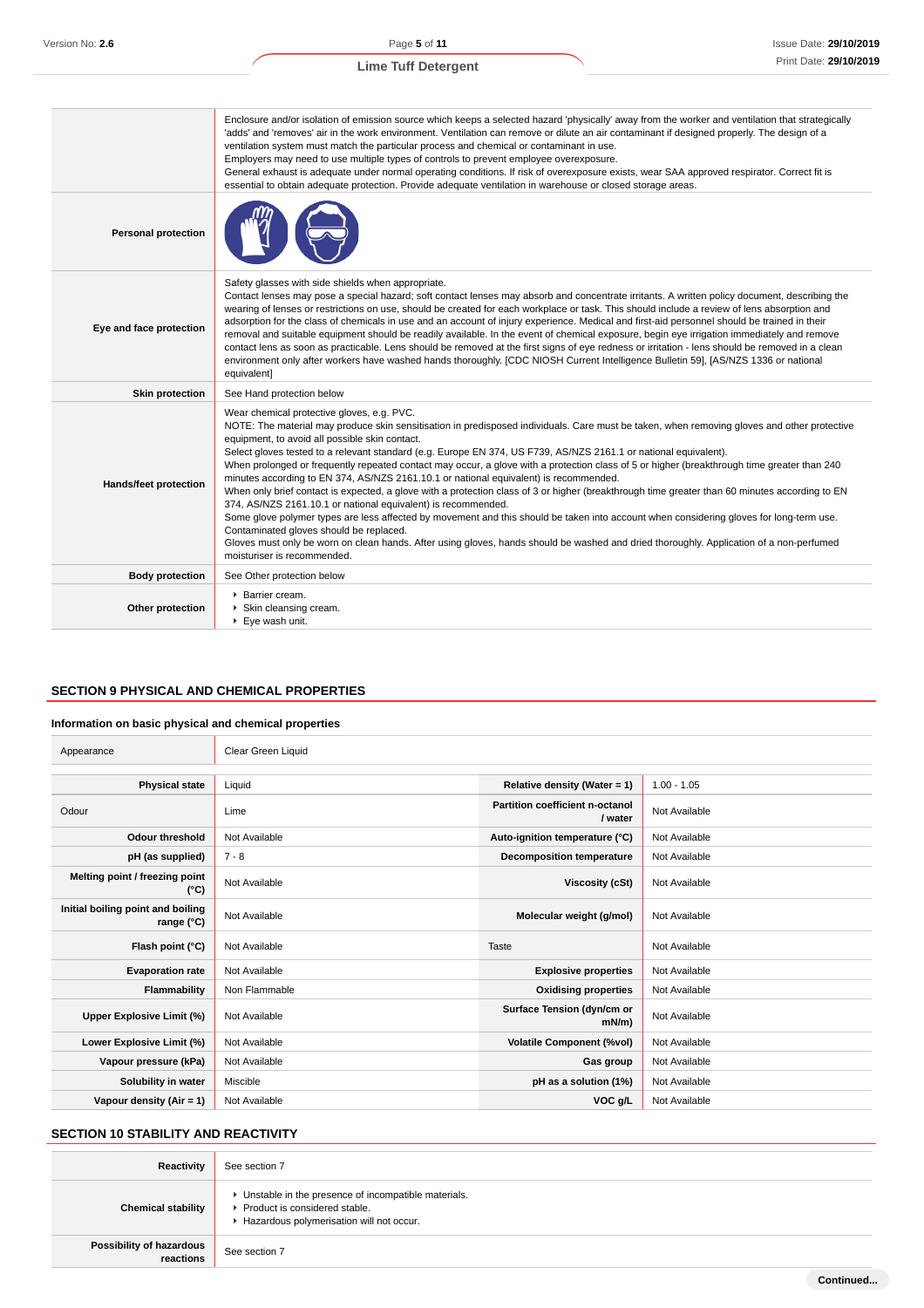| <b>Conditions to avoid</b>          | See section 7 |
|-------------------------------------|---------------|
| Incompatible materials              | See section 7 |
| Hazardous decomposition<br>products | See section 5 |

# **SECTION 11 TOXICOLOGICAL INFORMATION**

# **Information on toxicological effects**

| Inhaled                      | The material is not thought to produce adverse health effects following inhalation (as classified by EC Directives using animal models).<br>Nevertheless, adverse systemic effects have been produced following exposure of animals by at least one other route and good hygiene practice<br>requires that exposure be kept to a minimum and that suitable control measures be used in an occupational setting.                                                                                                                                                                                                                                                                                                                                                                                                                                                                                                                                                                                                                                                                                                                                                                                                                                                                                                                                                                                                                                                                                                                                                                                                                                                                                                                                                                                       |  |                                                                                          |                   |  |
|------------------------------|-------------------------------------------------------------------------------------------------------------------------------------------------------------------------------------------------------------------------------------------------------------------------------------------------------------------------------------------------------------------------------------------------------------------------------------------------------------------------------------------------------------------------------------------------------------------------------------------------------------------------------------------------------------------------------------------------------------------------------------------------------------------------------------------------------------------------------------------------------------------------------------------------------------------------------------------------------------------------------------------------------------------------------------------------------------------------------------------------------------------------------------------------------------------------------------------------------------------------------------------------------------------------------------------------------------------------------------------------------------------------------------------------------------------------------------------------------------------------------------------------------------------------------------------------------------------------------------------------------------------------------------------------------------------------------------------------------------------------------------------------------------------------------------------------------|--|------------------------------------------------------------------------------------------|-------------------|--|
| Ingestion                    | The material can produce severe chemical burns within the oral cavity and gastrointestinal tract following ingestion.<br>Accidental ingestion of the material may be damaging to the health of the individual.<br>Isothiazolinones are moderately to highly toxic by oral administration. The major signs of toxicity were severe gastric irritation, lethargy, and<br>ataxia                                                                                                                                                                                                                                                                                                                                                                                                                                                                                                                                                                                                                                                                                                                                                                                                                                                                                                                                                                                                                                                                                                                                                                                                                                                                                                                                                                                                                         |  |                                                                                          |                   |  |
| <b>Skin Contact</b>          | Evidence exists, or practical experience predicts, that the material either produces inflammation of the skin in a substantial number of individuals<br>following direct contact, and/or produces significant inflammation when applied to the healthy intact skin of animals, for up to four hours, such<br>inflammation being present twenty-four hours or more after the end of the exposure period. Skin irritation may also be present after prolonged or<br>repeated exposure; this may result in a form of contact dermatitis (nonallergic). The dermatitis is often characterised by skin redness (erythema)<br>and swelling (oedema) which may progress to blistering (vesiculation), scaling and thickening of the epidermis. At the microscopic level there<br>may be intercellular oedema of the spongy layer of the skin (spongiosis) and intracellular oedema of the epidermis.<br>The material may accentuate any pre-existing dermatitis condition.<br>Skin contact is not thought to have harmful health effects (as classified under EC Directives); the material may still produce health damage<br>following entry through wounds, lesions or abrasions.<br>Anionic surfactants/ hydrotropes generally produce skin reactions following the removal of natural oils. The skin may appear red and may<br>become sore. Papular dermatitis may also develop. Sensitive individuals may exhibit cracking, scaling and blistering.<br>Open cuts, abraded or irritated skin should not be exposed to this material.<br>Entry into the blood-stream through, for example, cuts, abrasions, puncture wounds or lesions, may produce systemic injury with harmful effects.<br>Examine the skin prior to the use of the material and ensure that any external damage is suitably protected. |  |                                                                                          |                   |  |
| Eye                          | When applied to the eye(s) of animals, the material produces severe ocular lesions which are present twenty-four hours or more after instillation.<br>Direct eye contact with some concentrated anionic surfactants/ hydrotropes produces corneal damage, in some cases severe. Low<br>concentrations may produce immediate discomfort, conjunctival hyperaemia, and oedema of the corneal epithelium. Healing may take several<br>days. Temporary clouding of the cornea may occur.                                                                                                                                                                                                                                                                                                                                                                                                                                                                                                                                                                                                                                                                                                                                                                                                                                                                                                                                                                                                                                                                                                                                                                                                                                                                                                                  |  |                                                                                          |                   |  |
| <b>Chronic</b>               | Repeated or long-term occupational exposure is likely to produce cumulative health effects involving organs or biochemical systems.<br>Repeated or prolonged exposure to corrosives may result in the erosion of teeth, inflammatory and ulcerative changes in the mouth and necrosis<br>(rarely) of the jaw. Bronchial irritation, with cough, and frequent attacks of bronchial pneumonia may ensue. Gastrointestinal disturbances may<br>also occur. Chronic exposures may result in dermatitis and/or conjunctivitis.<br>Practical experience shows that skin contact with the material is capable either of inducing a sensitisation reaction in a substantial number of<br>individuals, and/or of producing a positive response in experimental animals.<br>There is sufficient evidence to provide a strong presumption that human exposure to the material may result in the development of heritable<br>genetic damage, generally on the basis of<br>- appropriate animal studies,<br>- other relevant information                                                                                                                                                                                                                                                                                                                                                                                                                                                                                                                                                                                                                                                                                                                                                                           |  |                                                                                          |                   |  |
| <b>Lime Tuff Detergent</b>   | <b>TOXICITY</b><br><b>IRRITATION</b><br>Not Available                                                                                                                                                                                                                                                                                                                                                                                                                                                                                                                                                                                                                                                                                                                                                                                                                                                                                                                                                                                                                                                                                                                                                                                                                                                                                                                                                                                                                                                                                                                                                                                                                                                                                                                                                 |  | Not Available                                                                            |                   |  |
|                              |                                                                                                                                                                                                                                                                                                                                                                                                                                                                                                                                                                                                                                                                                                                                                                                                                                                                                                                                                                                                                                                                                                                                                                                                                                                                                                                                                                                                                                                                                                                                                                                                                                                                                                                                                                                                       |  |                                                                                          |                   |  |
| (linear)alkylbenzenesulfonic | <b>TOXICITY</b>                                                                                                                                                                                                                                                                                                                                                                                                                                                                                                                                                                                                                                                                                                                                                                                                                                                                                                                                                                                                                                                                                                                                                                                                                                                                                                                                                                                                                                                                                                                                                                                                                                                                                                                                                                                       |  |                                                                                          | <b>IRRITATION</b> |  |
| acid, sodium salts           | Oral (rat) LD50: 800 mg/kg <sup>[2]</sup>                                                                                                                                                                                                                                                                                                                                                                                                                                                                                                                                                                                                                                                                                                                                                                                                                                                                                                                                                                                                                                                                                                                                                                                                                                                                                                                                                                                                                                                                                                                                                                                                                                                                                                                                                             |  |                                                                                          | Not Available     |  |
|                              | <b>TOXICITY</b>                                                                                                                                                                                                                                                                                                                                                                                                                                                                                                                                                                                                                                                                                                                                                                                                                                                                                                                                                                                                                                                                                                                                                                                                                                                                                                                                                                                                                                                                                                                                                                                                                                                                                                                                                                                       |  | <b>IRRITATION</b>                                                                        |                   |  |
| diethanolamine cocoate       | Not Available                                                                                                                                                                                                                                                                                                                                                                                                                                                                                                                                                                                                                                                                                                                                                                                                                                                                                                                                                                                                                                                                                                                                                                                                                                                                                                                                                                                                                                                                                                                                                                                                                                                                                                                                                                                         |  | Not Available                                                                            |                   |  |
| sodium lauryl ether sulfate  | <b>TOXICITY</b><br><b>IRRITATION</b><br>Oral (rat) LD50: 1600 mg/kg <sup>[2]</sup><br>Eye: adverse effect observed (irritating)[1]<br>Skin (rabbit):25 mg/24 hr moderate<br>Skin: adverse effect observed (irritating)[1]                                                                                                                                                                                                                                                                                                                                                                                                                                                                                                                                                                                                                                                                                                                                                                                                                                                                                                                                                                                                                                                                                                                                                                                                                                                                                                                                                                                                                                                                                                                                                                             |  |                                                                                          |                   |  |
|                              | <b>TOXICITY</b><br>Inhalation (rat) LC50: 124.7 mg/l/4H[2]<br>Oral (rat) LD50: =1501 mg/kg <sup>[2]</sup>                                                                                                                                                                                                                                                                                                                                                                                                                                                                                                                                                                                                                                                                                                                                                                                                                                                                                                                                                                                                                                                                                                                                                                                                                                                                                                                                                                                                                                                                                                                                                                                                                                                                                             |  | <b>IRRITATION</b><br>Eye (rabbit): 500 mg SEVERE<br>Eye (rabbit):100mg/24hr-moderate     |                   |  |
| ethanol                      |                                                                                                                                                                                                                                                                                                                                                                                                                                                                                                                                                                                                                                                                                                                                                                                                                                                                                                                                                                                                                                                                                                                                                                                                                                                                                                                                                                                                                                                                                                                                                                                                                                                                                                                                                                                                       |  | Eye: adverse effect observed (irritating)[1]                                             |                   |  |
|                              |                                                                                                                                                                                                                                                                                                                                                                                                                                                                                                                                                                                                                                                                                                                                                                                                                                                                                                                                                                                                                                                                                                                                                                                                                                                                                                                                                                                                                                                                                                                                                                                                                                                                                                                                                                                                       |  | Skin (rabbit):20 mg/24hr-moderate                                                        |                   |  |
|                              |                                                                                                                                                                                                                                                                                                                                                                                                                                                                                                                                                                                                                                                                                                                                                                                                                                                                                                                                                                                                                                                                                                                                                                                                                                                                                                                                                                                                                                                                                                                                                                                                                                                                                                                                                                                                       |  | Skin (rabbit):400 mg (open)-mild<br>Skin: no adverse effect observed (not irritating)[1] |                   |  |
|                              |                                                                                                                                                                                                                                                                                                                                                                                                                                                                                                                                                                                                                                                                                                                                                                                                                                                                                                                                                                                                                                                                                                                                                                                                                                                                                                                                                                                                                                                                                                                                                                                                                                                                                                                                                                                                       |  |                                                                                          |                   |  |
|                              |                                                                                                                                                                                                                                                                                                                                                                                                                                                                                                                                                                                                                                                                                                                                                                                                                                                                                                                                                                                                                                                                                                                                                                                                                                                                                                                                                                                                                                                                                                                                                                                                                                                                                                                                                                                                       |  |                                                                                          | Continued         |  |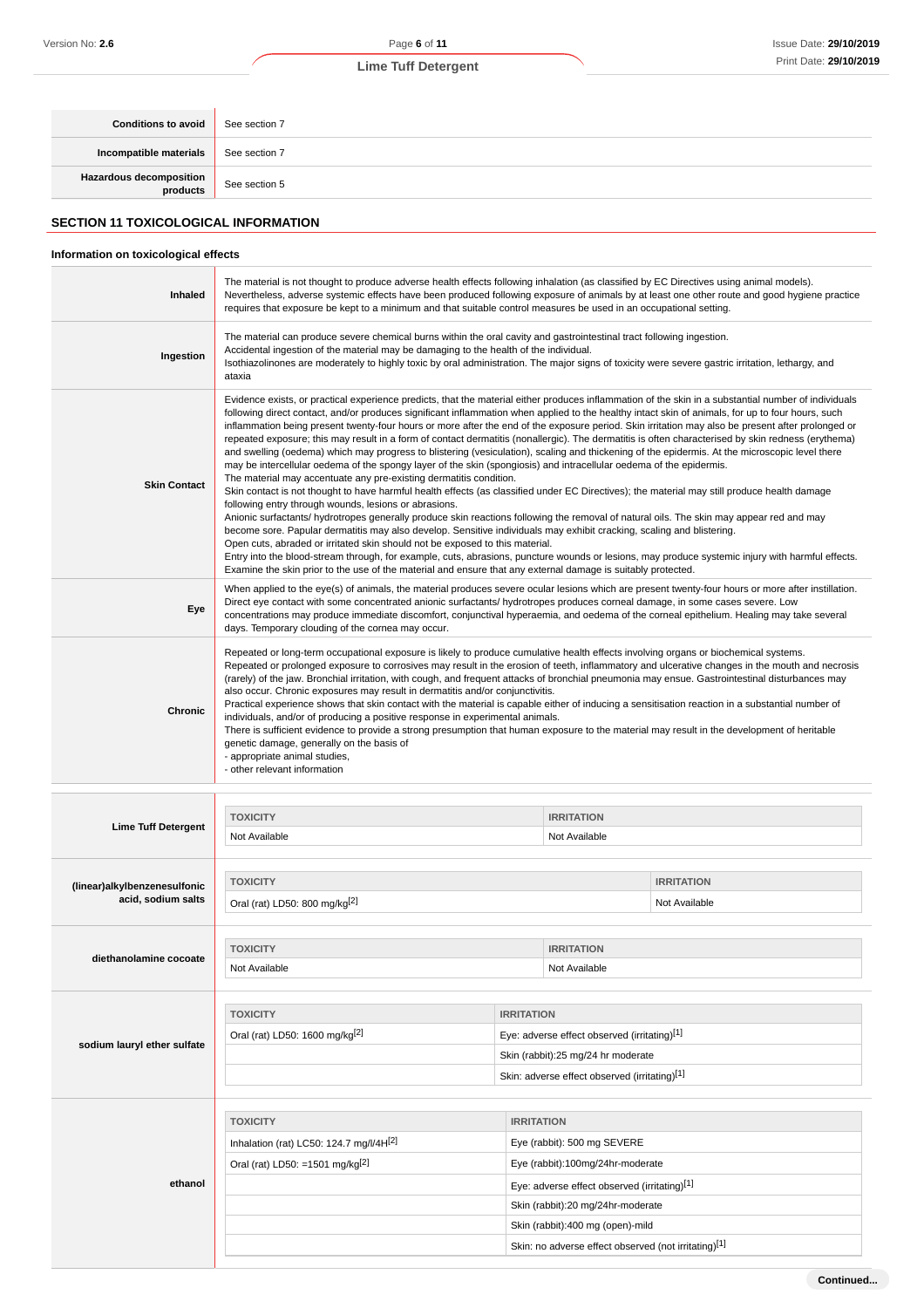| <b>IRRITATION</b>                                                                                                                                                                                                               |
|---------------------------------------------------------------------------------------------------------------------------------------------------------------------------------------------------------------------------------|
| Dermal (rabbit) LD50: 1350 mg/kg <sup>[2]</sup><br>Eye (rabbit): 0.05 mg/24h SEVERE                                                                                                                                             |
| Eye (rabbit):1 mg/24h SEVERE                                                                                                                                                                                                    |
| Eye (rabbit):1 mg/30s rinsed-SEVERE                                                                                                                                                                                             |
| Eye: adverse effect observed (irritating)[1]                                                                                                                                                                                    |
| Skin (rabbit): 500 mg/24h SEVERE                                                                                                                                                                                                |
| Skin: adverse effect observed (corrosive)[1]                                                                                                                                                                                    |
|                                                                                                                                                                                                                                 |
| <b>IRRITATION</b>                                                                                                                                                                                                               |
| dermal (rat) LD50: $>2000$ mg/kg <sup>[1]</sup><br>Eye: adverse effect observed (irreversible damage)[1]                                                                                                                        |
| Skin: no adverse effect observed (not irritating)[1]                                                                                                                                                                            |
|                                                                                                                                                                                                                                 |
| 1. Value obtained from Europe ECHA Registered Substances - Acute toxicity 2.* Value obtained from manufacturer's SDS. Unless otherwise<br>specified data extracted from RTECS - Register of Toxic Effect of chemical Substances |
| Oral (rat) LD50: 454 mg/kg[1]                                                                                                                                                                                                   |

| <b>Acute Toxicity</b>                       | $\boldsymbol{\mathsf{x}}$ | Carcinogenicity                 | ×                                                                                                                                                                   |
|---------------------------------------------|---------------------------|---------------------------------|---------------------------------------------------------------------------------------------------------------------------------------------------------------------|
| <b>Skin Irritation/Corrosion</b>            | $\checkmark$              | Reproductivity                  | ×                                                                                                                                                                   |
| <b>Serious Eye Damage/Irritation</b>        | $\checkmark$              | <b>STOT - Single Exposure</b>   | ×                                                                                                                                                                   |
| <b>Respiratory or Skin</b><br>sensitisation | ×                         | <b>STOT - Repeated Exposure</b> | ×                                                                                                                                                                   |
| <b>Mutagenicity</b>                         | $\boldsymbol{\mathsf{x}}$ | <b>Aspiration Hazard</b>        | ×                                                                                                                                                                   |
|                                             |                           | Legend:                         | $\blacktriangleright$ - Data either not available or does not fill the criteria for classification<br>$\blacktriangleright$ - Data available to make classification |

# **SECTION 12 ECOLOGICAL INFORMATION**

|                              | <b>ENDPOINT</b> |                           | <b>TEST DURATION (HR)</b> |                | <b>SPECIES</b> | VALUE                         |             |              | <b>SOURCE</b> |                         |
|------------------------------|-----------------|---------------------------|---------------------------|----------------|----------------|-------------------------------|-------------|--------------|---------------|-------------------------|
| <b>Lime Tuff Detergent</b>   | Not Available   |                           | Not Available             |                | Not Available  | Not Available                 |             |              | Not Available |                         |
| (linear)alkylbenzenesulfonic | <b>ENDPOINT</b> |                           | <b>TEST DURATION (HR)</b> |                |                | <b>SPECIES</b>                |             | <b>VALUE</b> |               | <b>SOURCE</b>           |
| acid, sodium salts           | <b>LC50</b>     |                           | 96                        |                |                | Fish                          |             | 5mg/L        |               | $\overline{4}$          |
|                              | <b>ENDPOINT</b> |                           | <b>TEST DURATION (HR)</b> | <b>SPECIES</b> |                |                               |             | <b>VALUE</b> |               | <b>SOURCE</b>           |
|                              | <b>LC50</b>     | 96                        |                           | Fish           |                |                               |             |              | $=2.8$ mg/L   | $\mathbf{1}$            |
| diethanolamine cocoate       | EC50            | 48                        |                           | Crustacea      |                |                               |             |              | $=2.39$ mg/L  | $\mathbf{1}$            |
|                              | EC50            | 96                        |                           |                |                | Algae or other aquatic plants |             |              | $=2.3$ mg/L   | $\mathbf{1}$            |
|                              | <b>NOEC</b>     | 504                       |                           | Crustacea      |                |                               |             | $=1$ mg/L    |               | $\mathbf{1}$            |
|                              |                 |                           |                           |                |                |                               |             |              |               |                         |
|                              | <b>ENDPOINT</b> | <b>TEST DURATION (HR)</b> |                           |                |                | <b>SPECIES</b>                |             | <b>VALUE</b> |               | <b>SOURCE</b>           |
| sodium lauryl ether sulfate  | <b>NOEC</b>     | 48                        |                           |                | Fish           |                               | $0.26$ mg/L | 5            |               |                         |
|                              |                 |                           |                           |                |                |                               |             |              |               |                         |
|                              | <b>ENDPOINT</b> |                           |                           |                |                |                               |             |              |               |                         |
|                              |                 |                           | <b>TEST DURATION (HR)</b> | <b>SPECIES</b> |                |                               |             | <b>VALUE</b> |               | <b>SOURCE</b>           |
|                              | <b>LC50</b>     | 96                        |                           | Fish           |                |                               |             | $11-mg/L$    |               | $\overline{2}$          |
| ethanol                      | EC50            | 48                        |                           | Crustacea      |                |                               |             | 2mg/L        |               | $\overline{4}$          |
|                              | <b>EC50</b>     | 96                        |                           |                |                | Algae or other aquatic plants |             | 17.921mg/L   |               | $\overline{4}$          |
|                              | <b>NOEC</b>     | 2016                      |                           | Fish           |                |                               |             | 0.000375mg/L |               | $\overline{4}$          |
|                              |                 |                           |                           |                |                |                               |             |              |               |                         |
|                              | <b>ENDPOINT</b> |                           | <b>TEST DURATION (HR)</b> | <b>SPECIES</b> |                |                               |             | <b>VALUE</b> |               | <b>SOURCE</b>           |
|                              | <b>LC50</b>     | 96                        |                           | Fish           |                |                               |             | 125mg/L      |               | $\overline{\mathbf{4}}$ |
| sodium hydroxide             | <b>EC50</b>     | 48                        |                           | Crustacea      |                |                               |             | 40.4mg/L     |               | $\overline{2}$          |
|                              | <b>EC50</b>     | 96                        |                           |                |                | Algae or other aquatic plants |             | 3180000mg/L  |               | 3                       |
|                              | <b>NOEC</b>     | 96                        |                           | Fish           |                |                               |             | 56mg/L       |               | $\overline{4}$          |
|                              | <b>ENDPOINT</b> |                           | <b>TEST DURATION (HR)</b> | <b>SPECIES</b> |                |                               |             | <b>VALUE</b> |               | <b>SOURCE</b>           |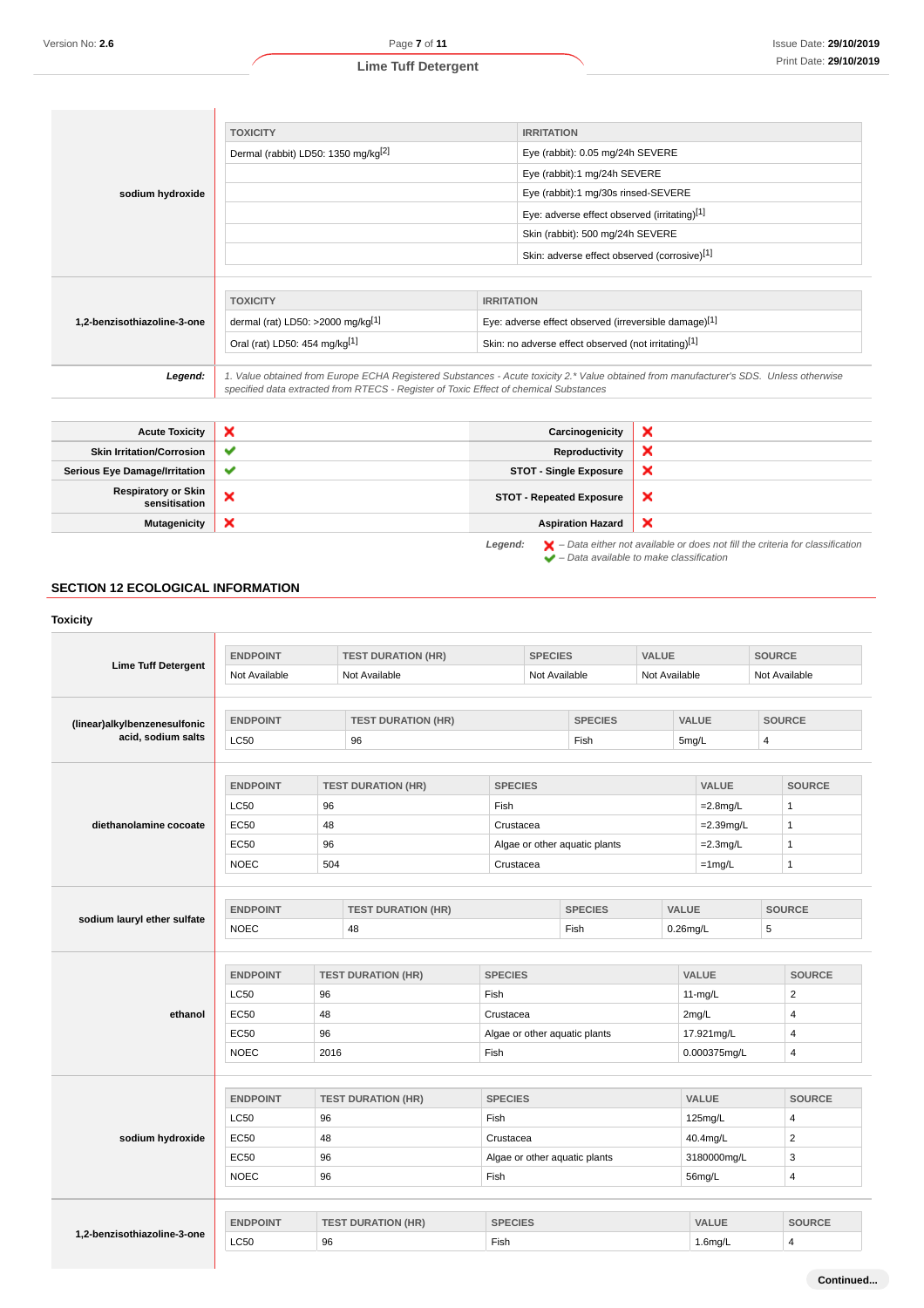|         | EC50        | 48 | Crustacea                                                                                                                                                                                                                                                                          | $0.062$ mg/L |  |
|---------|-------------|----|------------------------------------------------------------------------------------------------------------------------------------------------------------------------------------------------------------------------------------------------------------------------------------|--------------|--|
|         | EC50        | 72 | Algae or other aguatic plants                                                                                                                                                                                                                                                      | 0.0403mg/L   |  |
|         | <b>NOEC</b> | 72 | Algae or other aguatic plants                                                                                                                                                                                                                                                      | $0.055$ mg/L |  |
|         |             |    |                                                                                                                                                                                                                                                                                    |              |  |
| Legend: |             |    | Extracted from 1. IUCLID Toxicity Data 2. Europe ECHA Registered Substances - Ecotoxicological Information - Aquatic Toxicity 3. EPIWIN Suite<br>1/2 12 (OSAD) Aquatio Tovinity Data (Estimated) A US EDA Ecotor database Aquatio Tovinity Data E ECETOC Aquatio Hazard Assosomant |              |  |

V3.12 (QSAR) - Aquatic Toxicity Data (Estimated) 4. US EPA, Ecotox database - Aquatic Toxicity Data 5. ECETOC Aquatic Hazard Assessment Data 6. NITE (Japan) - Bioconcentration Data 7. METI (Japan) - Bioconcentration Data 8. Vendor Data

For linear alkylbenzene sulfonic acids (LABS) (and their salts):

#### **Environmental fate:**

LABS are highly water soluble (miscible) and have a relatively low Kow. The environmental fate data indicate that these chemicals are highly susceptible to photo-and biodegradation. LABS are strong acids (pKa <1) that are completely ionised in aqueous solutions. The chemical species present in aqueous solutions at neutral (physiological) pH is the linear alkylbenzene sulfonate (the LAS ion) (C10-14 linear alkyl benzene-SO3-), the identical species present in solutions of LAS, where the counter ion (typically sodium, calcium or ammonium) will disassociate to form the LAS anion. Thus, the physical-chemical, environmental fate, ecotoxicity and toxicity properties of the LABS and LAS would be expected to be similar. It should be noted that the LABS are liquids and LAS is a solid at room temperature. However, in water the difference between the LAB sulfonic acids and LAS disappears as dissociation results in the same ion in solution. Therefore, parameters such as Kow, water solubility and pH/pKa are appropriate to compare. The octanol-water partition coefficients are around 2 (logKow) for all of the chemicals in this category

LABS are not expected to volatilise significantly. Fugacity modeling predicts that most of these chemicals will partition to the soil and water. Very little partitions to the air or sediment. Photodegradation is estimated (using EPI Suite software) to be a significant mechanism for breakdown. Based on the model estimates, the hydroxyl radical reaction half-lives ranged from about 7 to 8.6 hours. Estimated data for LAS were similar. Furthermore, measured data for LAS suggest even more rapid photodegradation, with 95% of the material degraded within 20 minutes at 20 C in a laboratory study.

Experimental data data indicates that LAS is stable in water.

LABS are generally biodegradable. Measured biodegradation data indicate substantial microbial degradation under aerobic conditions. For dodecylbenzene sulfonic acid 69% of the material mineralised after 28 days. Biodegradation of the C10-16 derivatives and the LAS are also rapid, with 93% or greater of the material degrading within 28 or 37 days. In addition, studies show that straight chain alkylbenzene sulfonate materials readily degrade, with the shorter chain length compounds degrading more rapidly Thus, the data indicate that these chemicals are highly susceptible to degradation, both by photolytic and microbial mechanisms

The initial step in the biodegradation of LABS under aerobic conditions is an omega -oxidation of the terminal methyl group of the alkyl chain to form a carboxylic acid. Further degradation proceeds by a stepwise shortening of the alkyl chain by beta -oxidation leaving a short-chain sulfophenyl carboxylic acid. In the presence of molecular oxygen the aromatic ring structure hydrolyses to form a dihydroxy-benzene structure which is opened before desulfonation of the formed sulfonated dicarboxylic acid. The final degradation steps have not been investigated in details but are likely to occur by general bacterial metabolic routes involving a total mineralisation and assimilation into biomass . Both the initial omega -oxidation and the hydroxylation of the ring structure of LAS require molecular oxygen, and they are not expected to take place under anoxic conditions.

The BioConcentration Factor (BCF) tends to increase with increasing alkyl chain length but also the position of the aryl sulfonate moiety was important. A higher BCF was seen for linear alkyl benzenesulfonate isomers with the aryl sulfonate attached. Available data indicate that LABS have low to moderate bioaccumulation potential, with a bioconcentration factor for dodecyl benzene sulfonic acid of 130. LAS has bioconcentration factors that range from 22 to 87.

#### **Ecotoxicity:**

Numerous studies have been performed to determine the effects of LABS towards aquatic organisms. The aquatic effect concentrations that were observed in these studies are highly variable. This variation is partly related to the testing of different isomers and homologues, but it may also be due to the specific test conditions and species. The length of the alkyl chain is an important factor determining the aquatic toxicity. In general, the homologues with the highest number of carbons in the alkyl chain are more toxic than are those with shorter alkyl chains. Today, commercial LABS have a homologue distribution between C10 and C13 with a typical average alkyl chain length of C11.6.

The widest range in the toxicity of LABS towards species belonging to the same group is found for algae Approximately 90% of the data found in the literature fall between 0.1 and 100 mg/l. Typical ranges of EC50 values are 1 to 100 mg/l for fresh water species and < 1 to 10 mg/l for marine species. Typical values lie between 29 and 170 mg/l

A very low EC100 value of 0.025 mg/l was determined for Gymnodium breve. Previous studies in which Gymnodium breve was exposed with AES confirm that this species is highly sensitive to surfactants, and occasionally available data for Gymnodium breve should therefore not be used for comparison of the aquatic toxicity between various surfactants LC50 values have been found in the range of 1 to 10 mg/l when Daphnia magna were exposed with LABS homologues between C10 and C13. The acute toxicity of LABS to Daphnia magna generally increases with increasing alkyl chain length. Typical values lie between 3 and 12 mg/l.

A study with the marine crustacean Acartia tonsa indicated that a C10-13 LAS affected the survival at 0.54 mg/l (LC50) and the development rate at 0.51 mg/l (EC50) after 8 days of exposure. The 48 h-LC50 that was obtained in the same study with Acartia tonsa was 2.1 mg/l.

Metabolites from biotransformation of LABS are reported to have a much lower toxicity to invertebrates compared to the toxicity of the intact surfactant.

The toxicity of LABS to fish generally increases with increasing alkyl chain length, and approximately a 10-fold difference in toxicity between homologues separated by two carbon atoms has been observed. As also noted for invertebrates, fish are less susceptible to metabolites from biotransformation of LABS . LC50 values below 1 mg/l were found for C11.9 (0.71 mg/l), C13 and C14 (both 0.4 mg/l) in studies with fathead minnow.

LABS sorb to sediment with partition coefficients of 50 to 1,000. The toxicity of LABS bound to sediment is relatively low compared to LABS in solution. NOEC and LOEC values were as high as 319 and 993 mg LABS/kg, respectively, for the sediment-living Chironomus riparius. The corresponding NOEC for LABS in solution was as low as 2.4 mg/l indicating that only a small fraction of the sorbed LABS was bioavailable. LABS dissolved in water may also cause chronic effects like reduction of the growth rate of the marine mussel Mytilus galloprovincialis. LABS sorbed to sediments did not have similar effects.

Environmental and Health Assessment of Substances in Household Detergents and Cosmetic Detergent Products, Environment Project, 615, 2001. Torben Madsen et al: Miljoministeriet (Danish Environmental Protection Agency) Assessment Plan for the Linear Alkylbenzene (LAB) Sulfonic Acids Category in Accordance with the USEPA High Production Volume Chemical Challenge Program: The LAB Sulfonic Acids Coalition For surfactants:

#### **Environmental fate:**

Octanol/water partition coefficients cannot easily be determined for surfactants because one part of the molecule is hydrophilic and the other part is hydrophobic. Consequently they tend to accumulate at the interface and are not extracted into one or other of the liquid phases. As a result surfactants are expected to transfer slowly, for example, from water into the flesh of fish. During this process, readily biodegradable surfactants are expected to be metabolised rapidly during the process of bioaccumulation. This was emphasised by the OECD Expert Group stating that chemicals are not to be considered to show bioaccumulation potential if they are readily biodegradable.

Several anionic and nonionic surfactants have been investigated to evaluate their potential to bioconcentrate in fish. BCF values (BCF - bioconcentration factor) ranging from 1 to 350 were found. These are absolute maximum values, resulting from the radiolabelling technique used. In all these studies, substantial oxidative metabolism was found resulting in the highest radioactivity in the gall bladder. This indicates liver transformation of the parent compound and biliary excretion of the metabolised compounds, so that 'real' bioconcentration is overstated. After correction it can be expected that 'real' parent BCF values are one order of magnitude less than those indicated above, i.e. 'real' BCF is <100. Therefore the usual data used for classification by EU directives to determine whether a substance is 'Dangerous to the 'Environment' has little bearing on whether the use of the surfactant is environmentally acceptable.

#### **Ecotoxicity:**

Surfactant should be considered to be toxic (EC50 and LC50 values of < 10 mg/L) to aquatic species under conditions that allow contact of the chemicals with the organisms. The water solubility of the chemicals does not impact the toxicity except as it relates to the ability to conduct tests appropriately to obtain exposure of the test species. The acute aquatic toxicity generally is considered to be related to the effects of the surfactant properties on the organism and not to direct chemical toxicity The isothiazolinones are very toxic to marine organisms (fish, Daphnia magna and algae)

The high water solubility and low log Kow values of several chlorinated and non-chlorinated indicate a low potential for bioaccumulation.

Studies of 5-chloro-2-methyl-4-isothiazolin-3-one (CMI) in bluegill sunfish (Lepornis machrochirus) show BCF values of 102, 114 and 67 at nominal concentrations of 0.02, 0.12 and 0.8 mg/l. The BCF for 2-methyl-4-isothiazolin-3-one (MI) was determined at 2.3 at a nominal concentration of 0.12 mg/l

Primary biodegradation of MI and CMI occurred with half-lives of less than 24 hours in aerobic and anoxic sediments, and within a period of less than one week the parent compounds were depleted to very low levels that could not be clearly distinguished from analytical artifacts. The ultimate aerobic biodegradability of both MI and CMI attained levels of > 55% within 29 days. Furthermore, the proposed metabolites of MI and CMI are considered to have a low aquatic toxicity on the basis of QSAR estimates and the measured toxicity of the structurally related N-(n-octyl) malonamic acid.

**DO NOT** discharge into sewer or waterways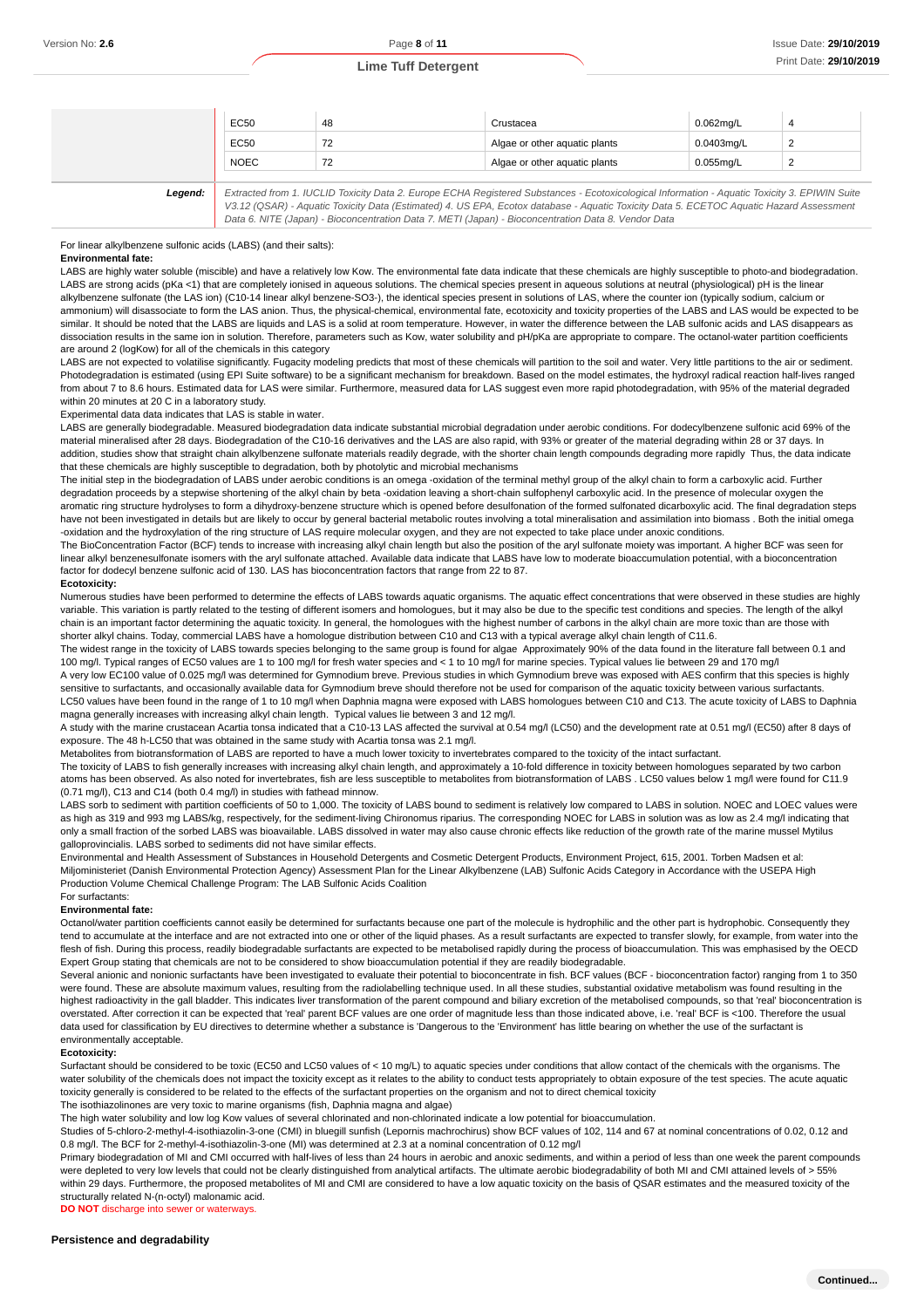| Ingredient       | Persistence: Water/Soil       | Persistence: Air              |
|------------------|-------------------------------|-------------------------------|
| ethanol          | LOW (Half-life $= 2.17$ days) | LOW (Half-life $= 5.08$ days) |
| sodium hvdroxide | LOW                           | LOW                           |

#### **Bioaccumulative potential**

| Ingredient       | <b>Bioaccumulation</b>    |
|------------------|---------------------------|
| ethanol          | LOW (LogKOW = $-0.31$ )   |
| sodium hydroxide | LOW (LogKOW = $-3.8796$ ) |
|                  |                           |

# **Mobility in soil**

| Ingredient       | <b>Mobility</b>      |
|------------------|----------------------|
| ethanol          | $HIGH (KOC = 1)$     |
| sodium hydroxide | LOW ( $KOC = 14.3$ ) |

# **SECTION 13 DISPOSAL CONSIDERATIONS**

| Waste treatment methods      |                                                                                                                                                                                                                                                                                                                                                                                                                                                                                                                                                                                                                                                                                                                                                                                                                                                                                                                                                                                                                                                                                                                                                                                                                                                                                                                                                                                                                                                                                                                                                                                                                                                                                                                                                                                                                                                                          |
|------------------------------|--------------------------------------------------------------------------------------------------------------------------------------------------------------------------------------------------------------------------------------------------------------------------------------------------------------------------------------------------------------------------------------------------------------------------------------------------------------------------------------------------------------------------------------------------------------------------------------------------------------------------------------------------------------------------------------------------------------------------------------------------------------------------------------------------------------------------------------------------------------------------------------------------------------------------------------------------------------------------------------------------------------------------------------------------------------------------------------------------------------------------------------------------------------------------------------------------------------------------------------------------------------------------------------------------------------------------------------------------------------------------------------------------------------------------------------------------------------------------------------------------------------------------------------------------------------------------------------------------------------------------------------------------------------------------------------------------------------------------------------------------------------------------------------------------------------------------------------------------------------------------|
| Product / Packaging disposal | Containers may still present a chemical hazard/ danger when empty.<br>Return to supplier for reuse/ recycling if possible.<br>Otherwise:<br>If container can not be cleaned sufficiently well to ensure that residuals do not remain or if the container cannot be used to store the same<br>product, then puncture containers, to prevent re-use, and bury at an authorised landfill.<br>▶ Where possible retain label warnings and SDS and observe all notices pertaining to the product.<br>Legislation addressing waste disposal requirements may differ by country, state and/ or territory. Each user must refer to laws operating in their<br>area. In some areas, certain wastes must be tracked.<br>A Hierarchy of Controls seems to be common - the user should investigate:<br>Reduction<br>$\blacktriangleright$ Reuse<br>$\triangleright$ Recycling<br>▶ Disposal (if all else fails)<br>This material may be recycled if unused, or if it has not been contaminated so as to make it unsuitable for its intended use. If it has been<br>contaminated, it may be possible to reclaim the product by filtration, distillation or some other means. Shelf life considerations should also be<br>applied in making decisions of this type. Note that properties of a material may change in use, and recycling or reuse may not always be<br>appropriate.<br>DO NOT allow wash water from cleaning or process equipment to enter drains.<br>It may be necessary to collect all wash water for treatment before disposal.<br>In all cases disposal to sewer may be subject to local laws and regulations and these should be considered first.<br>▶ Where in doubt contact the responsible authority.<br>▶ Recycle wherever possible or consult manufacturer for recycling options.<br>Recycle containers if possible, or dispose of in an authorised landfill. |

# **SECTION 14 TRANSPORT INFORMATION**

# **Labels Required**

| Marine          | <b>NO</b><br>__                          |
|-----------------|------------------------------------------|
| ᆸ៱<br>_________ | .,<br>$-1$<br>anla<br>$-11.50$<br>w<br>. |

**Land transport (ADG): NOT REGULATED FOR TRANSPORT OF DANGEROUS GOODS**

**Air transport (ICAO-IATA / DGR): NOT REGULATED FOR TRANSPORT OF DANGEROUS GOODS**

**Sea transport (IMDG-Code / GGVSee): NOT REGULATED FOR TRANSPORT OF DANGEROUS GOODS**

**Transport in bulk according to Annex II of MARPOL and the IBC code**

Not Applicable

**SECTION 15 REGULATORY INFORMATION**

**Safety, health and environmental regulations / legislation specific for the substance or mixture**

**(LINEAR)ALKYLBENZENESULFONIC ACID, SODIUM SALTS IS FOUND ON THE FOLLOWING REGULATORY LISTS** Not Applicable

**DIETHANOLAMINE COCOATE IS FOUND ON THE FOLLOWING REGULATORY LISTS** Australia Inventory of Chemical Substances (AICS)

**SODIUM LAURYL ETHER SULFATE IS FOUND ON THE FOLLOWING REGULATORY LISTS**

Australia Hazardous Chemical Information System (HCIS) - Hazardous Chemicals GESAMP/EHS Composite List - GESAMP Hazard Profiles Australia Inventory of Chemical Substances (AICS)

**ETHANOL IS FOUND ON THE FOLLOWING REGULATORY LISTS**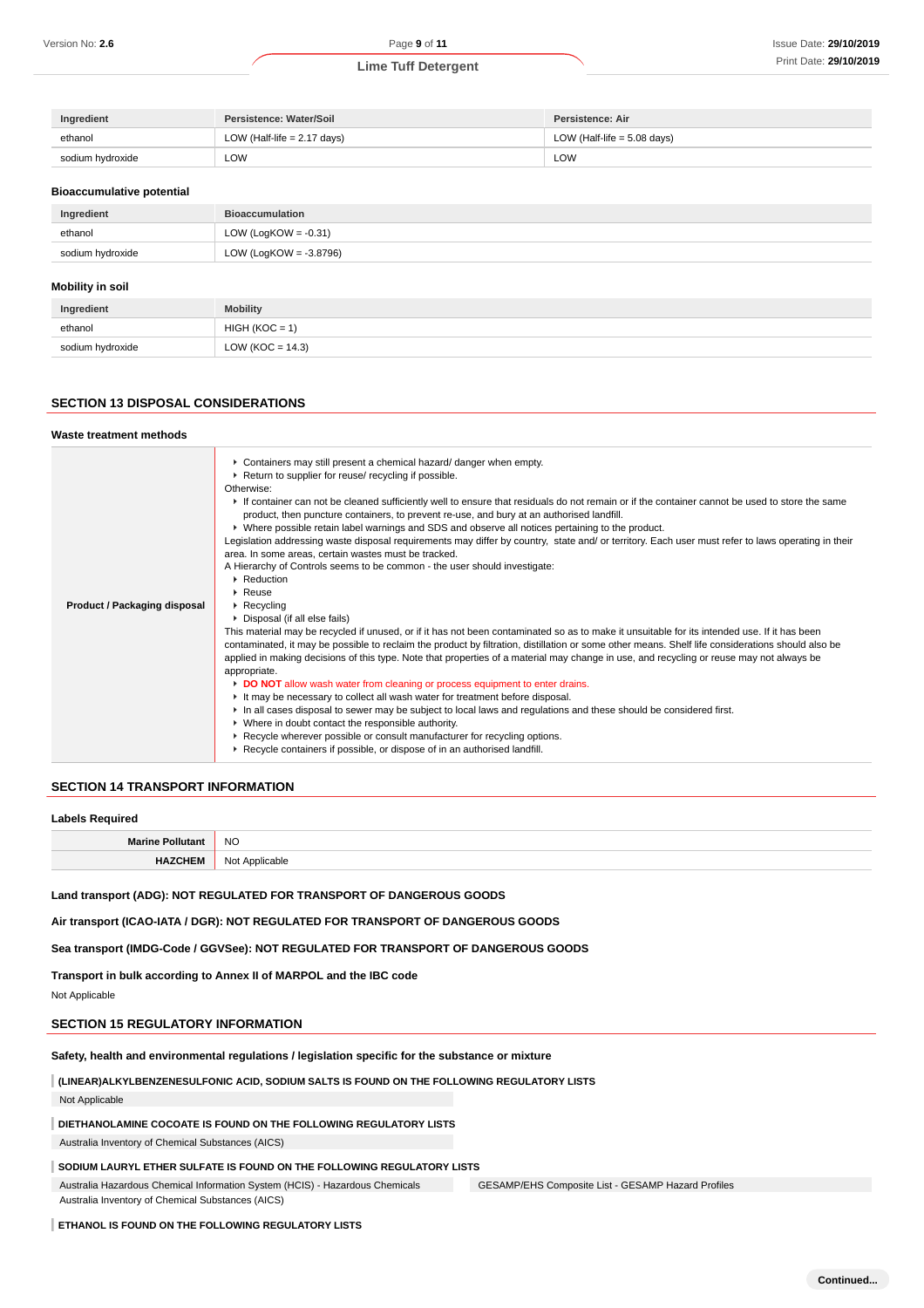| Australia Dangerous Goods Code (ADG Code) - Dangerous Goods List                                             | IMO IBC Code Chapter 18: List of products to which the Code does not apply                            |
|--------------------------------------------------------------------------------------------------------------|-------------------------------------------------------------------------------------------------------|
| Australia Dangerous Goods Code (ADG Code) - List of Emergency Action Codes                                   | IMO MARPOL 73/78 (Annex II) - List of Other Liquid Substances                                         |
| Australia Exposure Standards                                                                                 | IMO Provisional Categorization of Liquid Substances - List 2: Pollutant only mixtures                 |
| Australia Hazardous Chemical Information System (HCIS) - Hazardous Chemicals                                 | containing at least 99% by weight of components already assessed by IMO                               |
| Australia Inventory of Chemical Substances (AICS)                                                            | IMO Provisional Categorization of Liquid Substances - List 3: (Trade-named) mixtures                  |
| Australia Standard for the Uniform Scheduling of Medicines and Poisons (SUSMP) -<br>Appendix B (Part 3)      | containing at least 99% by weight of components already assessed by IMO, presenting<br>safety hazards |
| GESAMP/EHS Composite List - GESAMP Hazard Profiles                                                           | International Air Transport Association (IATA) Dangerous Goods Regulations                            |
| IMO IBC Code Chapter 17: Summary of minimum requirements                                                     | International Maritime Dangerous Goods Requirements (IMDG Code)                                       |
|                                                                                                              | United Nations Recommendations on the Transport of Dangerous Goods Model<br>Regulations               |
| SODIUM HYDROXIDE IS FOUND ON THE FOLLOWING REGULATORY LISTS                                                  |                                                                                                       |
| Australia Dangerous Goods Code (ADG Code) - Dangerous Goods List                                             | Australia Standard for the Uniform Scheduling of Medicines and Poisons (SUSMP) -                      |
| Australia Dangerous Goods Code (ADG Code) - List of Emergency Action Codes                                   | Schedule 6                                                                                            |
| Australia Exposure Standards                                                                                 | GESAMP/EHS Composite List - GESAMP Hazard Profiles                                                    |
| Australia Hazardous Chemical Information System (HCIS) - Hazardous Chemicals                                 | IMO IBC Code Chapter 17: Summary of minimum requirements                                              |
| Australia Inventory of Chemical Substances (AICS)                                                            | IMO Provisional Categorization of Liquid Substances - List 3: (Trade-named) mixtures                  |
| Australia Standard for the Uniform Scheduling of Medicines and Poisons (SUSMP) -<br>Schedule 10 / Appendix C | containing at least 99% by weight of components already assessed by IMO, presenting<br>safety hazards |
| Australia Standard for the Uniform Scheduling of Medicines and Poisons (SUSMP) -                             | International Air Transport Association (IATA) Dangerous Goods Regulations                            |
| Schedule 5                                                                                                   | International Maritime Dangerous Goods Requirements (IMDG Code)                                       |
|                                                                                                              | United Nations Recommendations on the Transport of Dangerous Goods Model<br>Regulations               |
| <b>4.3 DENZICOTHIAZOLINE 3. ONE IS EQUIND ON THE EQUI OWING DEGULATORY LISTS</b>                             |                                                                                                       |

#### **1,2-BENZISOTHIAZOLINE-3-ONE IS FOUND ON THE FOLLOWING REGULATORY LISTS**

Australia Dangerous Goods Code (ADG Code) - Dangerous Goods List Australia Dangerous Goods Code (ADG Code) - List of Emergency Action Codes Australia Hazardous Chemical Information System (HCIS) - Hazardous Chemicals Australia Inventory of Chemical Substances (AICS)

International Air Transport Association (IATA) Dangerous Goods Regulations International Maritime Dangerous Goods Requirements (IMDG Code) United Nations Recommendations on the Transport of Dangerous Goods Model **Regulations** 

#### **National Inventory Status**

| <b>National Inventory</b>     | <b>Status</b>                                                                                                                                                                                            |
|-------------------------------|----------------------------------------------------------------------------------------------------------------------------------------------------------------------------------------------------------|
| Australia - AICS              | No ((linear)alkylbenzenesulfonic acid, sodium salts)                                                                                                                                                     |
| Canada - DSL                  | No ((linear)alkylbenzenesulfonic acid, sodium salts)                                                                                                                                                     |
| Canada - NDSL                 | No (diethanolamine cocoate; 1,2-benzisothiazoline-3-one; ethanol; sodium lauryl ether sulfate; (linear)alkylbenzenesulfonic acid, sodium salts;<br>sodium hydroxide)                                     |
| China - IECSC                 | Yes                                                                                                                                                                                                      |
| Europe - EINEC / ELINCS / NLP | No ((linear) alkylbenzenesulfonic acid, sodium salts)                                                                                                                                                    |
| Japan - ENCS                  | No (diethanolamine cocoate; (linear)alkylbenzenesulfonic acid, sodium salts)                                                                                                                             |
| Korea - KECI                  | No ((linear)alkylbenzenesulfonic acid, sodium salts)                                                                                                                                                     |
| New Zealand - NZIoC           | No ((linear) alkylbenzenes ulfonic acid, sodium salts)                                                                                                                                                   |
| Philippines - PICCS           | No ((linear)alkylbenzenesulfonic acid, sodium salts)                                                                                                                                                     |
| USA - TSCA                    | No ((linear)alkylbenzenesulfonic acid, sodium salts)                                                                                                                                                     |
| Taiwan - TCSI                 | No ((linear)alkylbenzenesulfonic acid, sodium salts)                                                                                                                                                     |
| Mexico - INSQ                 | No (diethanolamine cocoate; sodium lauryl ether sulfate)                                                                                                                                                 |
| Vietnam - NCI                 | No ((linear)alkylbenzenesulfonic acid, sodium salts)                                                                                                                                                     |
| Russia - ARIPS                | No ((linear) alkylbenzenes ulfonic acid, sodium salts)                                                                                                                                                   |
| Legend:                       | Yes = All CAS declared ingredients are on the inventory<br>No = One or more of the CAS listed ingredients are not on the inventory and are not exempt from listing(see specific ingredients in brackets) |

# **SECTION 16 OTHER INFORMATION**

| ate | $\sim$<br>. |
|-----|-------------|
| .   | .           |

#### **SDS Version Summary**

| <b>Version</b> | <b>Issue Date</b> | <b>Sections Updated</b>                                                                                                                             |
|----------------|-------------------|-----------------------------------------------------------------------------------------------------------------------------------------------------|
| 1.6.1.1.1      | 28/10/2019        | Acute Health (eye), Acute Health (swallowed), Chronic Health, Classification, Engineering Control, Environmental, Exposure<br>Standard, Ingredients |

#### **Other information**

Classification of the preparation and its individual components has drawn on official and authoritative sources as well as independent review by the Chemwatch Classification committee using available literature references.

The SDS is a Hazard Communication tool and should be used to assist in the Risk Assessment. Many factors determine whether the reported Hazards are Risks in the workplace or other settings. Risks may be determined by reference to Exposures Scenarios. Scale of use, frequency of use and current or available engineering controls must be considered.

#### **Definitions and abbreviations**

PC-TWA: Permissible Concentration-Time Weighted Average PC-STEL: Permissible Concentration-Short Term Exposure Limit IARC: International Agency for Research on Cancer ACGIH: American Conference of Governmental Industrial Hygienists